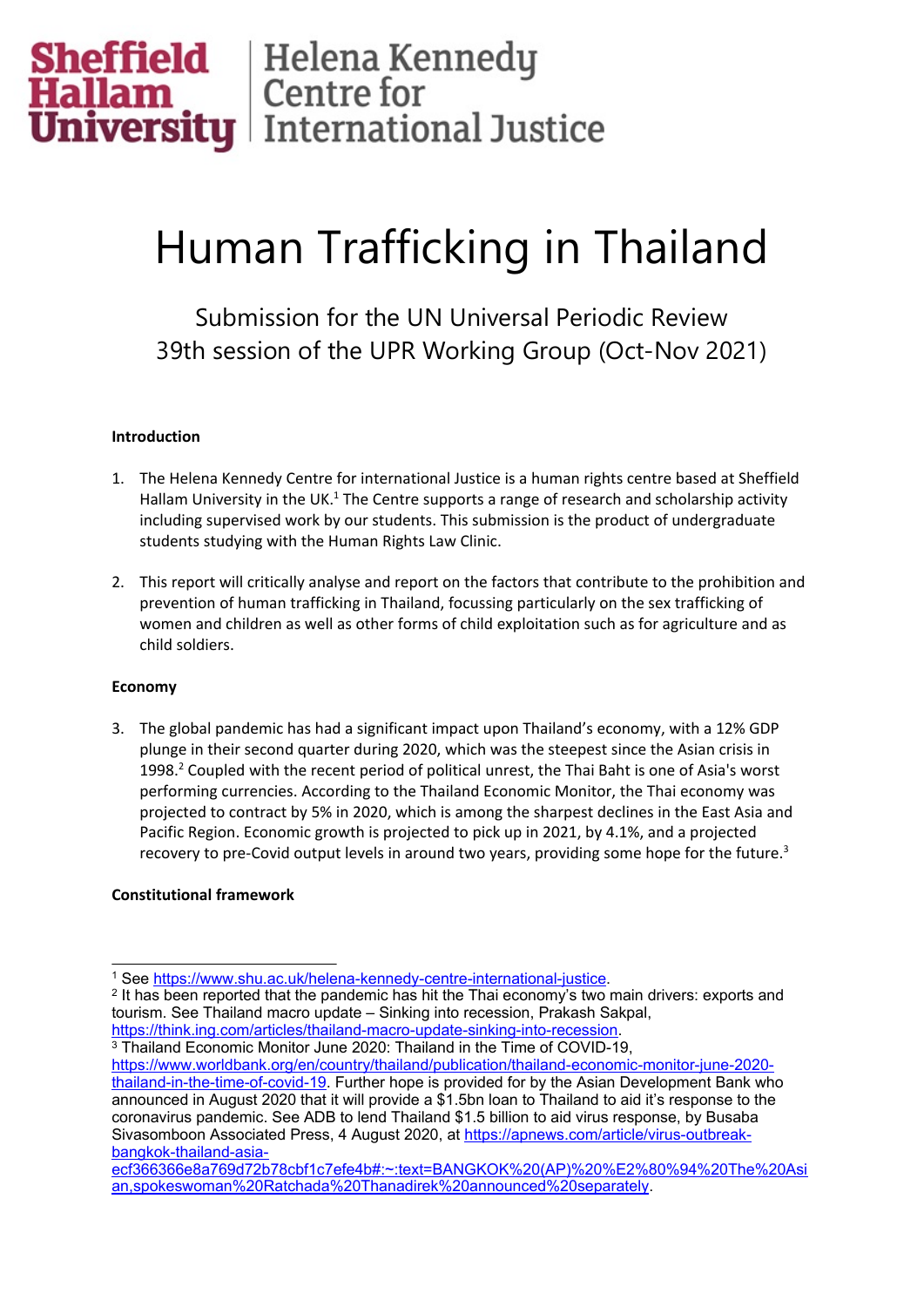4. Thailand is a constitutional monarchy with the monarch as the head of state.<sup>4</sup> The king is the Chief of State and the Monarchy is hereditary.<sup>5</sup> Power is exercised by the bicameral National Assembly, the Council of Ministers and the courts in accordance with the provisions of the constitution and laws passed by the National Assembly.<sup>6</sup> Primary sources of law include the Constitution, which is the supreme law, legislation such as Codes and Acts, decrees and custom. Judicial decisions are not binding, but in practice Supreme Court decisions are persuasive, have some presidential value, and are often used as secondary authoritative sources of law.<sup>7</sup>

#### **Sex trafficking of women**

- 5. Thailand is <sup>a</sup> country which is acknowledged to some extent for human trafficking, in particular trafficking of women whereby "60% of those rescued last year were women." <sup>8</sup> Women are targeted for trafficking to Thailand often for the "seafood industry or sex trade"<sup>9</sup> and are usually trafficked from bordering countries of Thailand.
- 6. Through the exploitation and dehumanising of women it can be displayed through the statistics from the "Thai Ministry of Public Health and from NGOs indicate that there are more than 120,000 people working in the Thai sex industry."<sup>10</sup> This astonishing statistic portrays how this is an ongoing issue within Thailand which needs to be deterred from proceeding.
- 7. It can be suggested that women engage in sex work as they simply have "no other way to make money, others have been forced into the industry, and many are trafficked to Thailand from other countries."<sup>11</sup> Along with trafficking comes neglectful circumstances; little to no money, starvation and unsanitary conditions. Many are left mentally unstable from their experiences and the treatment of conditions they were summoned to – trafficking of women for sexual exploitation is <sup>a</sup> detriment for Thailand and an in-depth extreme analysis needs to be functioned within for the safety and security for those most vulnerable and susceptible to be exploited

# **Sex trafficking of Children**

8. The number of child victims trafficked worldwide for sexual exploitation or cheap labour on an annual basis is 1.2 million.<sup>12</sup> Human trafficking is believed to be worth billions of dollars each year. Driving the trade is the demand for commercial sexual exploitation. Seventy-nine percent of all global trafficking is for sexual exploitation.<sup>13</sup>

<sup>4</sup> Government and Society, <https://www.britannica.com/place/Thailand/Government-and-society>.

<sup>&</sup>lt;sup>5</sup> The Political Framework of Thailand [https://www.nordeatrade.com/no/explore-new-](https://www.nordeatrade.com/no/explore-new-market/thailand/political-context)

[market/thailand/political-context](https://www.nordeatrade.com/no/explore-new-market/thailand/political-context).

<sup>6</sup> *Supra*, fn 4.

<sup>7</sup> Southeast Asian Legal Research Guide (ARCHIVE): Introduction to Thailand & its Legal System <https://unimelb.libguides.com/c.php?g=402982&p=4832968>.

<sup>&</sup>lt;sup>8</sup> Reuters, 'Thailand hit by record number of human trafficking cases' The Guardian (7 July 2020), [https://www.theguardian.com/world/2020/jan/07/thailand-hit-by-record-number-of-human-trafficking](https://www.theguardian.com/world/2020/jan/07/thailand-hit-by-record-number-of-human-trafficking-cases)[cases](https://www.theguardian.com/world/2020/jan/07/thailand-hit-by-record-number-of-human-trafficking-cases).

<sup>9</sup> *Ibd*.

<sup>10</sup> Ashton Kobler, 'Escaping the clutches of sex trafficking in Thailand' (Aljazeera, 30 July 2017), <https://www.aljazeera.com/features/2017/7/30/escaping-the-clutches-of-sex-trafficking-in-thailand>. 11 *Ibid*.

<sup>&</sup>lt;sup>12</sup> UNICEF, 2007. [http://www.unicef.org/media/media\\_40002.html](http://www.unicef.org/media/media_40002.html).

<sup>13</sup> UNODC, 2009. [http://www.unodc.org/unodc/en/human-trafficking/global-report-on-trafficking-in](http://www.unodc.org/unodc/en/human-trafficking/global-report-on-trafficking-in-persons.htm)[persons.htm](http://www.unodc.org/unodc/en/human-trafficking/global-report-on-trafficking-in-persons.htm).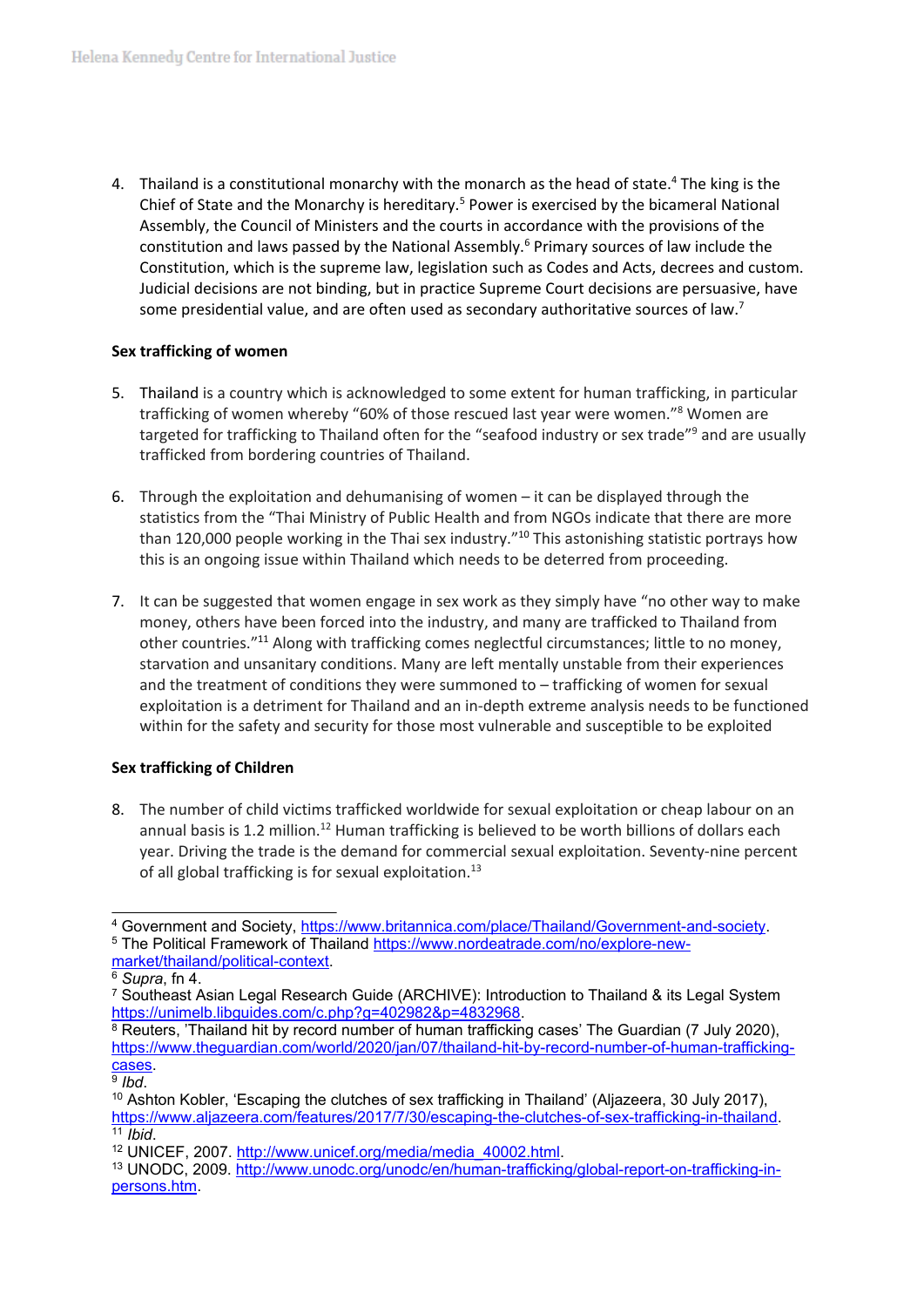- 9. A survey conducted by the International Organisation for Migration (IOM) on 548 Cambodian women and children returnees from Thailand<sup>14</sup> indicates that two percent of the child victims were trafficked for prostitution.<sup>15</sup>According to the Ministry of Social Development and Human Security, numbers of foreign children being trafficked to Thailand for sexual exploitation is on the increase.<sup>16</sup>They are trafficked from neighbouring countries such as Cambodia, China, Laos, Myanmar and Vietnam while Thai children are trafficked into sex businesses abroad, such as in Japan and Australia via Malaysia and Hong Kong.<sup>17</sup> For internal trafficking, the majority of the trafficked victims are hill tribe girls aged around 12 to 16 years old from the north and north eastern part of the country. They are usually sent to closed brothels, which operate under prison-like conditions.<sup>18</sup> The demand for sex drives child sex trafficking globally, while poverty, domestic violence and abuse, discrimination and the desire for <sup>a</sup> better life makes children vulnerable. Children are especially vulnerable to being trafficked because they are often less educated, easy to overpower and easy to convince that they must do what an adult tells them to do.<sup>19</sup>
- 10. One of the most prominent reasons that young women and girls may be trafficked into prostitution is because of the demand of the sex industry clientele. A lot of the time it advertises promises of youth, virginity, and innocence. This has led to an increased demand for children in the global sex trade, especially young girls. Over the last decade, the illegal transport of human beings, in particular women and children, has expanded for the purpose of selling them or exploiting their labour. It is estimated that in the last 30 years, trafficking in women and children in Asia for sexual exploitation alone has victimized over 30 million people. In comparison, 12 million Africans were sold as slaves to the New World between the sixteenth and nineteenth centuries.
- 11. While there are different patterns of exploitation in different parts of the world, children are trafficked for <sup>a</sup> number of purposes, including: sexual exploitation. The children most likely to be trafficked are girls, those from tribal groups and ethnic minorities, stateless people and refugees (according to the UN special rapporteur). Some children, or their parents are lured by promises of education, <sup>a</sup> new skill or <sup>a</sup> "good job"; other children are kidnapped outright, taken from their home villages or towns and then bought and sold like commodities. If they reach their destination, they end up in situations of forced labor, forced prostitution and more. Boys who are trafficked in armed conflicts are usually used as soldiers, while girls are usually forced to be servants who are often used sexually by the soldiers as well. An estimated 10,000 women and girls from neighboring countries have been lured into commercial sex establishments in Thailand. Recent Thai Government policy to eradicate child prostitution means that fewer girls

<http://203.146.233.12/culture/WebTraffickingV2/ShowPub.aspx?pubID=3105>.

<sup>&</sup>lt;sup>14</sup> The women and children participated in the program "Return and Reintegration of Trafficked and other vulnerable women and children between selected countries in the Mekong Subregion" between 1 Sept. 2000 and 31 March 2003.

<sup>&</sup>lt;sup>15</sup> International Organisation for Migration. Database report on children trafficked from Cambodia to Thailand, November 2003. At

<sup>&</sup>lt;sup>16</sup> ECPAT International. Global Monitoring Report on the Status of Action against Commercial Sexual Exploitation of Children: Thailand. ECPAT International. Bangkok. 2006. <http://www.ecpat.net>. 17 *Ibid*.

<sup>&</sup>lt;sup>18</sup> Coalition against Trafficking in Women Asia Pacific. Trafficking in Women and Prostitution in the Asia Pacific cited in Factbook – Thailand. Accessed on 19 March 2009 from: <http://www.catwinternational.org/factbook/Thailand.php>.

<sup>&</sup>lt;sup>19</sup> ECPAT, [https://www.ecpat.org/wp-content/uploads/2016/04/Factsheet\\_Thailand.pdf](https://www.ecpat.org/wp-content/uploads/2016/04/Factsheet_Thailand.pdf).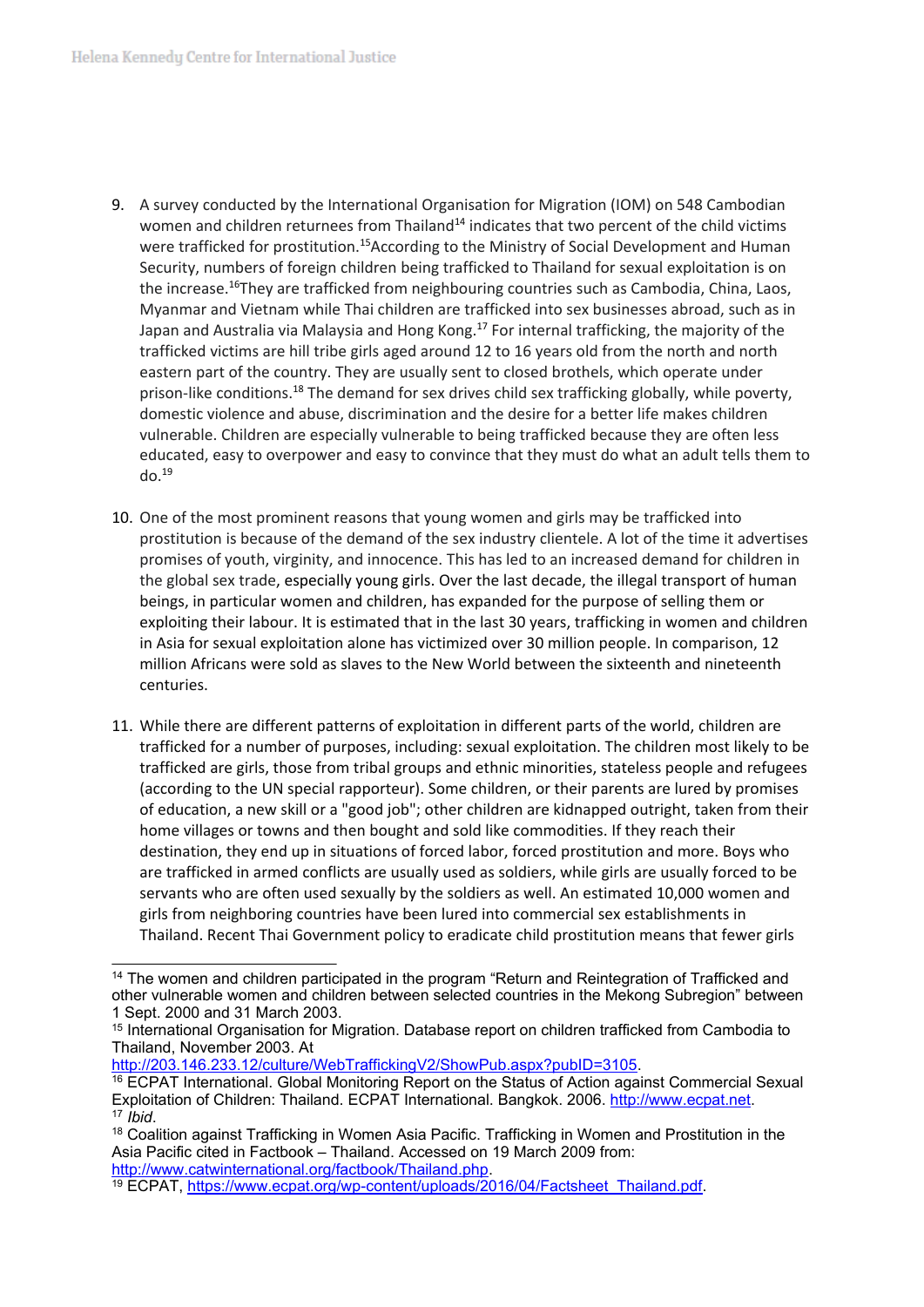are being trafficked from northern Thailand and more girls and women are being brought from Myanmar, southern China, Laos and Cambodia.<sup>20</sup> In the research, the majority of young women and children were trafficked into sex work, marriage, domestic work, or begging. It was found that the majority of girls from migrant communities along the Thai-Myanmar border left their border villages for jobs further inside Thailand. Typically, girls were recruited during the fifth and sixth grade. <sup>21</sup> Thailand is a source, transit and destination country for children trafficked for commercial sexual exploitation and forced labour. Thai children are also trafficked within Thailand.

# **Other forms of child exploitation (agricultural <sup>+</sup> child soldiers)**

- 12. Thailand has become <sup>a</sup> popular destination for child trafficking, with expansive criminal networks funnelling children in and out of the country. Child trafficking is the recruitment, transportation, transfer, harbouring or receipt of a child for the purpose of exploitation<sup>22</sup>. Children are taken out of their protective environment and exploited because of their increased vulnerability. Although no exact figures exist, the ILO estimated that in 2005, 980,000-1,225,000 children were in forced labour as a result of trafficking<sup>23</sup>. The majority of such trafficking is for the purposes of sexual exploitation, but children are also exploited in many other ways which may be overlooked due to the overwhelming size of the sexual tourism industry in Thailand.
- 13. Agricultural forced labour is common, with many children being forced to work in the largely hazardous fishing industry. In particularly, Shrimp and seafood processing work. This consists of late hours and heavy lifting. Children in this industry are subject to physical injuries and chronic diseases due to the work load, dangerous machinery, exposure to pesticides and the sun<sup>24</sup>. In 2012, Samut Sakhon, one of the biggest seafood industry hubs in Thailand, was found to have an average child labour prevalence rate of 12.7% in the age group of 5-17 years<sup>25</sup>. Unfortunately for these children, Thailand is one of the top ten fishing nations in the world and consequently, the fishing industry is of vital importance to Thailand'<sup>s</sup> economy. As <sup>a</sup> result, the illegal trafficking of children for these purposes may be ignored slightly due to the significant financial advantages of child labour in this industry.
- 14. Many children are also recruited by armed groups and used as child soldiers. More specifically, Thailand'<sup>s</sup> southernmost provinces, with the ongoing violence between the Malay-Muslim majority and the Thai State causing an increased demand for child soldiers. Armed groups operating in Southern Thailand, such as the BRN (Barisan Revolusi National Malayu Patani), have

<sup>21</sup> Supang Chantavanich, Recent Research on Human Trafficking in Mainland Southeast Asia, <https://thailand2009.blogspot.com/2007/06/recent-research-on-human-trafficking-in.html>.

24 'Child Labor and Forced Labor Reports' (Bureau of International Labor Affairs, 2019) <https://www.dol.gov/agencies/ilab/resources/reports/child-labor/thailand>

<sup>&</sup>lt;sup>20</sup> Ruchira Gupta, Trafficking of Children for Prostitution and the UNICEF Response, <https://asiasociety.org/trafficking-children-prostitution-and-unicef-response>.

<sup>&</sup>lt;sup>22</sup> United Nations Convention against Transnational Organised Crime (adopted 15 November 2000, entered into force 29 September 2003) 147 UNGA 190 art 3.

<sup>&</sup>lt;sup>23</sup> Ms Birgitte Krogh-Poulsen, 'Combating the Worst Forms of Child Labour in Shrimp and Seafood Processing Areas in Thailand' (International Labour Organisation, 31 March 2016), [https://www.ilo.org/asia/projects/WCMS\\_161095/lang--en/index.htm](https://www.ilo.org/asia/projects/WCMS_161095/lang--en/index.htm).

 $25$  Ms Birgitte Krogh-Poulsen, 'Combating the Worst Forms of Child Labour in Shrimp and Seafood Processing Areas in Thailand' (International Labour Organisation, 31 March 2016) [https://www.ilo.org/asia/projects/WCMS\\_161095/lang--en/index.htm](https://www.ilo.org/asia/projects/WCMS_161095/lang--en/index.htm).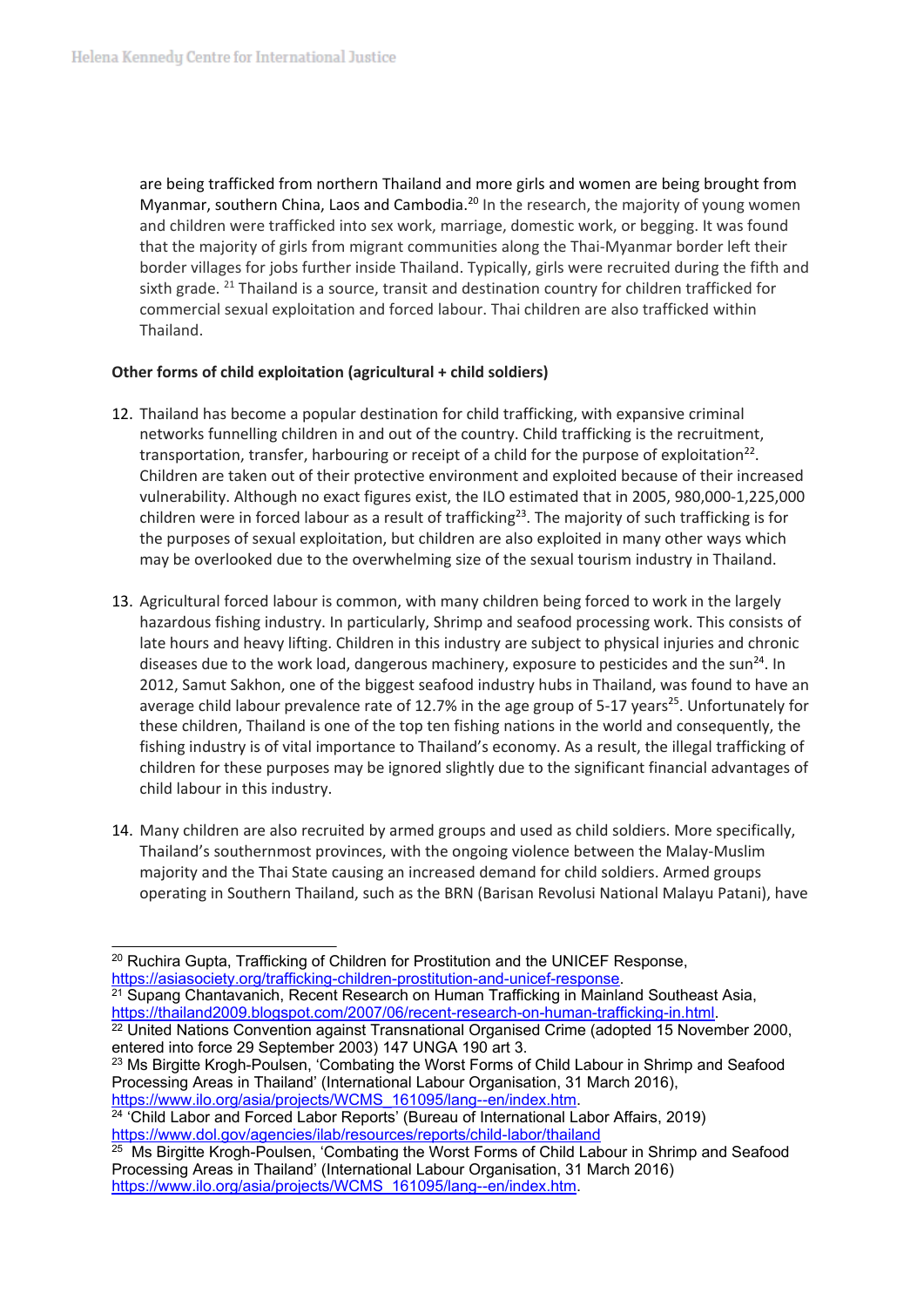been found to recruit children as young as  $14^{26}$ . There is also evidence that children from the age of 16 may participate directly in militant attacks. Credible reports also indicate that children aged 13 are delayed in secondary roles such as acting as lookouts, spraying graffiti messages and destroying state property<sup>27</sup>.

15. Overall, it is evident that children across Thailand are extremely vulnerable to child trafficking and being exploited for <sup>a</sup> wide range of cruel purposes. These children should not be forced into labour or militant attacks where their health and safety is at such large risk. It is vital that the Thai government acts to implement measures to prevent child trafficking in order to provide these children with the correct childhood.

#### **Some of the progress of Thailand in regards to human trafficking**

- 16. It is asserted that Thailand does not meet the minimum standard for the elimination of trafficking. However, it has made progress towards its elimination.
- 17. Some of the progress of Thailand'<sup>s</sup> laws can be seen from the Anti-Trafficking Act that was amended in March 2015 and January 2017. Relevant amendments include the following:
	- $\bullet$  The introduction of more severe penalties where <sup>a</sup> victim of human trafficking is severely injured (8 to 20 years imprisonment and a THB800,000 to THB2,000,000 fine) $^{28}$
	- The introduction of life imprisonment or the death penalty where <sup>a</sup> victim of human trafficking dies<sup>29</sup>
	- $\bullet$  Granting authorities the power to temporarily shut down workplaces and suspend operating licenses of businesses (and vehicles) where human trafficking is identified; the violation of the order for shutting down or operational suspension shall result in the owner or business operator being liable to <sup>6</sup> months' imprisonment or <sup>a</sup> fine from THB10,000 to THB100,000<sup>30</sup>
	- 6 The provision of protection and immunity from prosecution to persons who provide information that leads to the discovery of human trafficking, even if the person was involved in the crime at an earlier stage. This includes the removal of civil liability for persons who report suspected human trafficking or arrest persons for suspected human trafficking (both of which were seen as deterrents to making reports/arrests); and
	- e Offering incentives, including protection from intimidation and immunity from prosecution, to encourage witnesses to human trafficking to provide information to authorities.
- 18. The Ministry of Social Development and Human Security (MSDHS) also created hotlines for citizens to report human trafficking in Thailand anonymously where operators spoke 12 different

[https://resourcecentre.savethechildren.net/node/8836/pdf/southernthailandreportenglishfinal6138555.](https://resourcecentre.savethechildren.net/node/8836/pdf/southernthailandreportenglishfinal6138555.pdf) [pdf](https://resourcecentre.savethechildren.net/node/8836/pdf/southernthailandreportenglishfinal6138555.pdf). 27 *Ibid*.

 $^\mathrm{26}$  'Southern Thailand Ongoing Recruitment and Use of Children by Armed Groups' (Child Soldiers International, 19 September 2014),

<sup>&</sup>lt;sup>28</sup> Section 53/1 (1) of the Anti-Trafficking Act of 2008 (amended in 2015 and 2017)

<sup>&</sup>lt;sup>29</sup> Section 53/1 (2) of the Anti-Trafficking Act of 2008 (amended in 2015 and 2017)

<sup>30</sup> Section 16/2 and 53/2 of the Anti-Trafficking Act of 2008 (amended in 2015 and 2017)